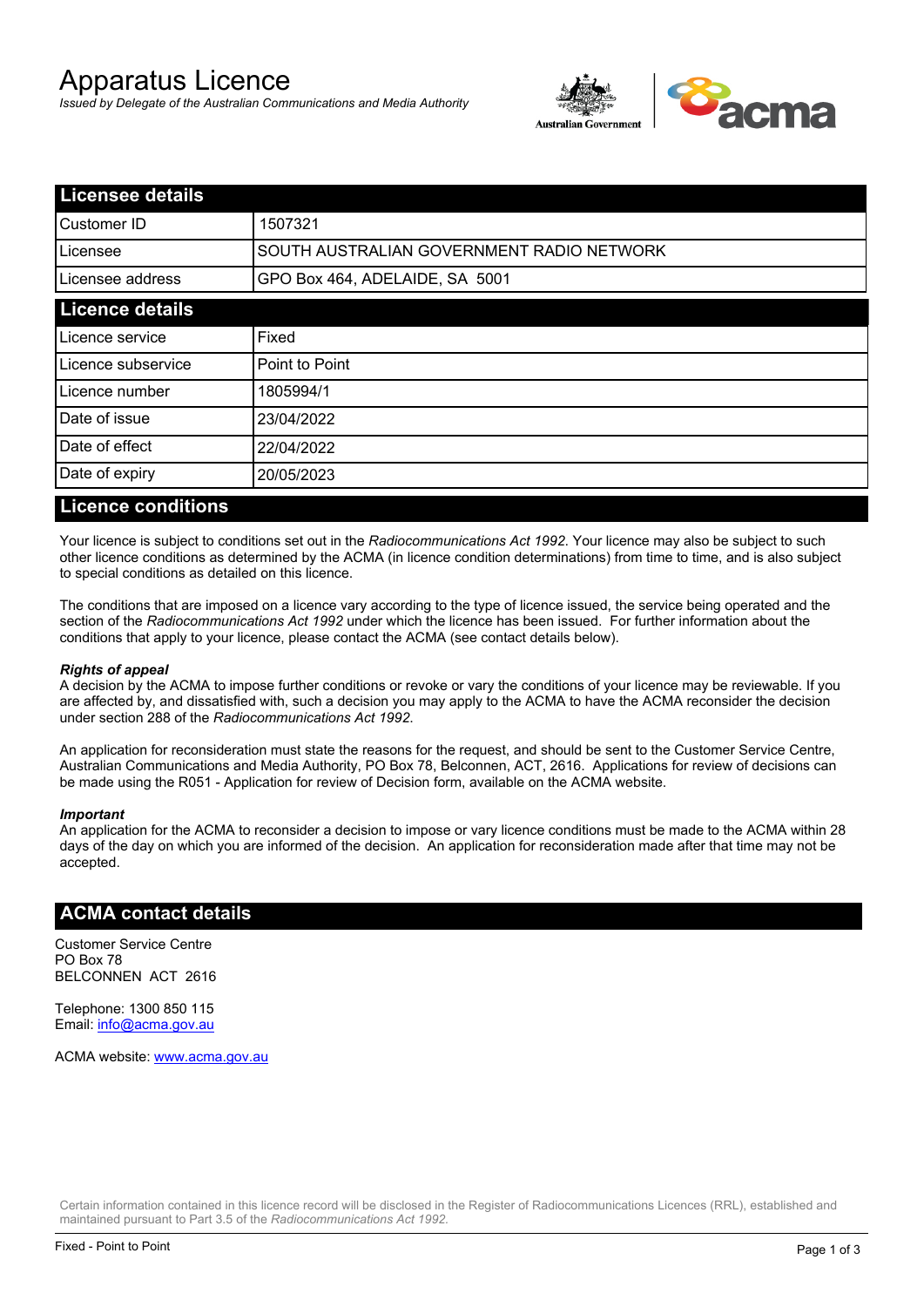# **Advisory Notes applying to licence no.: 1805994/1**

Conditions applicable to the operation of Point to Point station(s) authorised under this licence can be found in the Radiocommunications Licence Conditions (Apparatus Licence) Determination and the Radiocommunications Licence Conditions (Fixed Licence) Determination, the 'fixed licence lcd'. Copies of these determinations are available from the ACMA and from the ACMA home page (www.acma.gov.au).